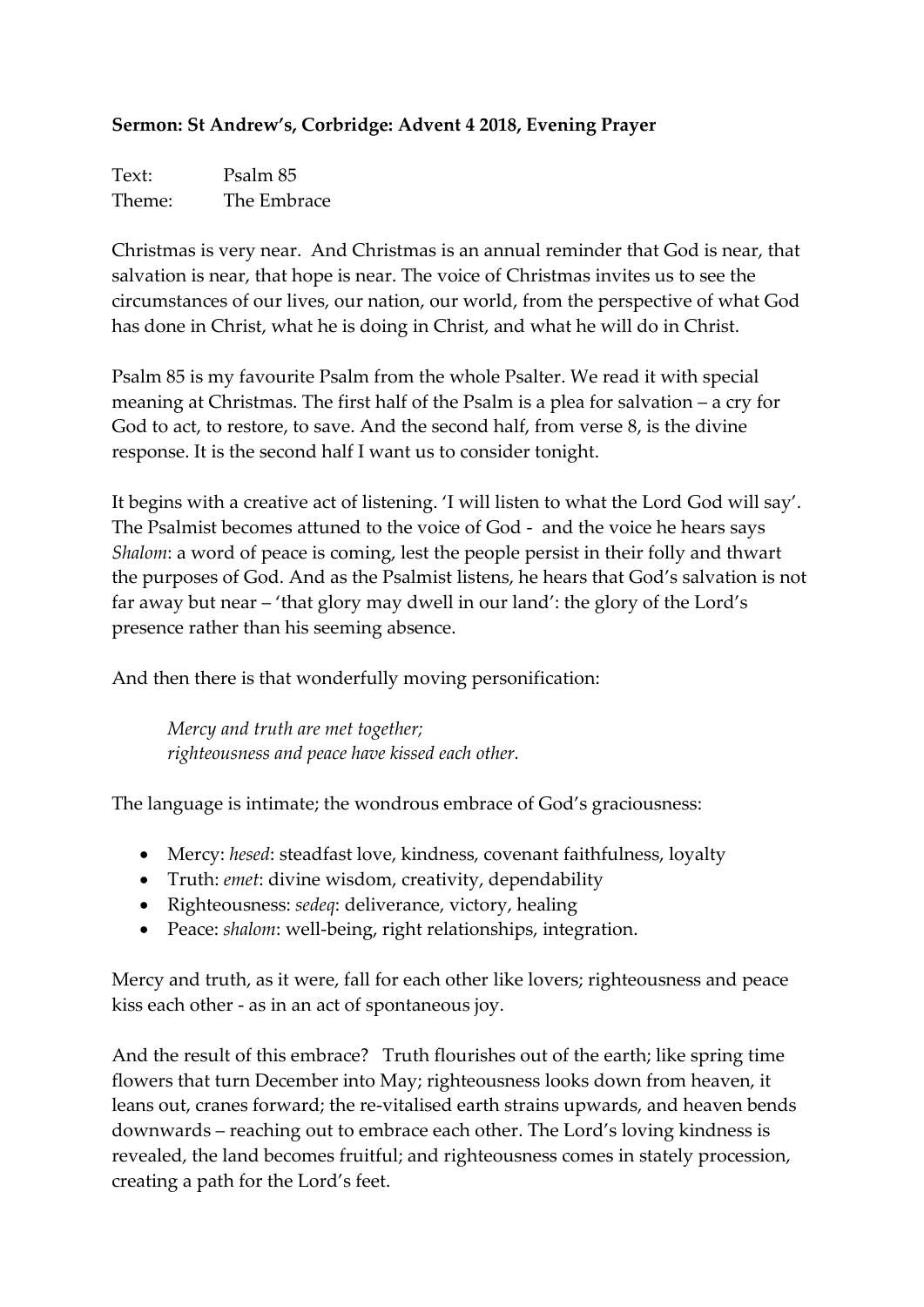In other words, this is cosmic optimism big style, but in the context of such bleakness as the first half of the Psalm reflects human longings, pain and loss. No wonder, therefore, when we read this Psalm with Christian eyes, we see in it a devotional resonance with the mystery of the Incarnation. We know, of course, that this is a Christian interpretation: something we are bringing to the text and something the Holy Spirit reveals to us. This is what Fr George Guiver of Mirfield, calls 'serious game', something in which we use our imagination to see in the text a principle, a hope, a possibility, which we find fulfilled in Christ.

So our Christmas gospel proclaims a God who is gracious to our land; who, in Christ, brings us into an experience of forgiveness and life; who leads us into truth. A God whose glory is seen tangibly and fully in the Word made flesh, who comes to dwell in our land, bone of our bone and flesh of our flesh. It proclaims a gift in Christ where truly mercy and truth fall into each other's arms and righteousness and peace embrace and kiss; where heaven bends down to earth and earth reaches up to touch heaven.

And because in this human being, Jesus Christ, mercy and truth, righteousness and peace, are found united and reconciled, and in harmony one with another, therefore all the discordant and contradictory parts of our human nature, all our disintegration, all our conflicts and dis-eases find resolution in him. And because he is of us, and we are of him, our humanity is being re-made and re-integrated and reconciled.

And with regard to our fallen and uneasy world, all that human sin and wickedness, evil and madness, is judged and dealt with within his own body, through costly incarnation and even more costly atonement through the blood of his Cross. So that the possibility of a new humanity and a new creation is set before us. And the struggle we are engaged in to realize this new creation is in the context of a final outcome that has already been fulfilled in the flesh of Christ himself, whose resurrection we celebrate on this first day of the week.

And that is why, I, we, shall pray for grace still to look on the world with clear sight, and engage in Christian living and in prayer with its pain, its injustice, its evils, its hurts, while working with Christ for transformation by the power of the gospel. Simply because mercy and truth, righteousness and peace, have embraced and will embrace the whole of creation in God's day. And that is why, my brothers and sisters, on this 23<sup>rd</sup> of December, despite acts of atrocity, fanaticism, violence, oppression, and countless individual hurts and tragedies, I too can declare that I remain, along with an accurate realism, a man of hope, and even, but only because of Christ and Christ alone, a cosmic optimist.